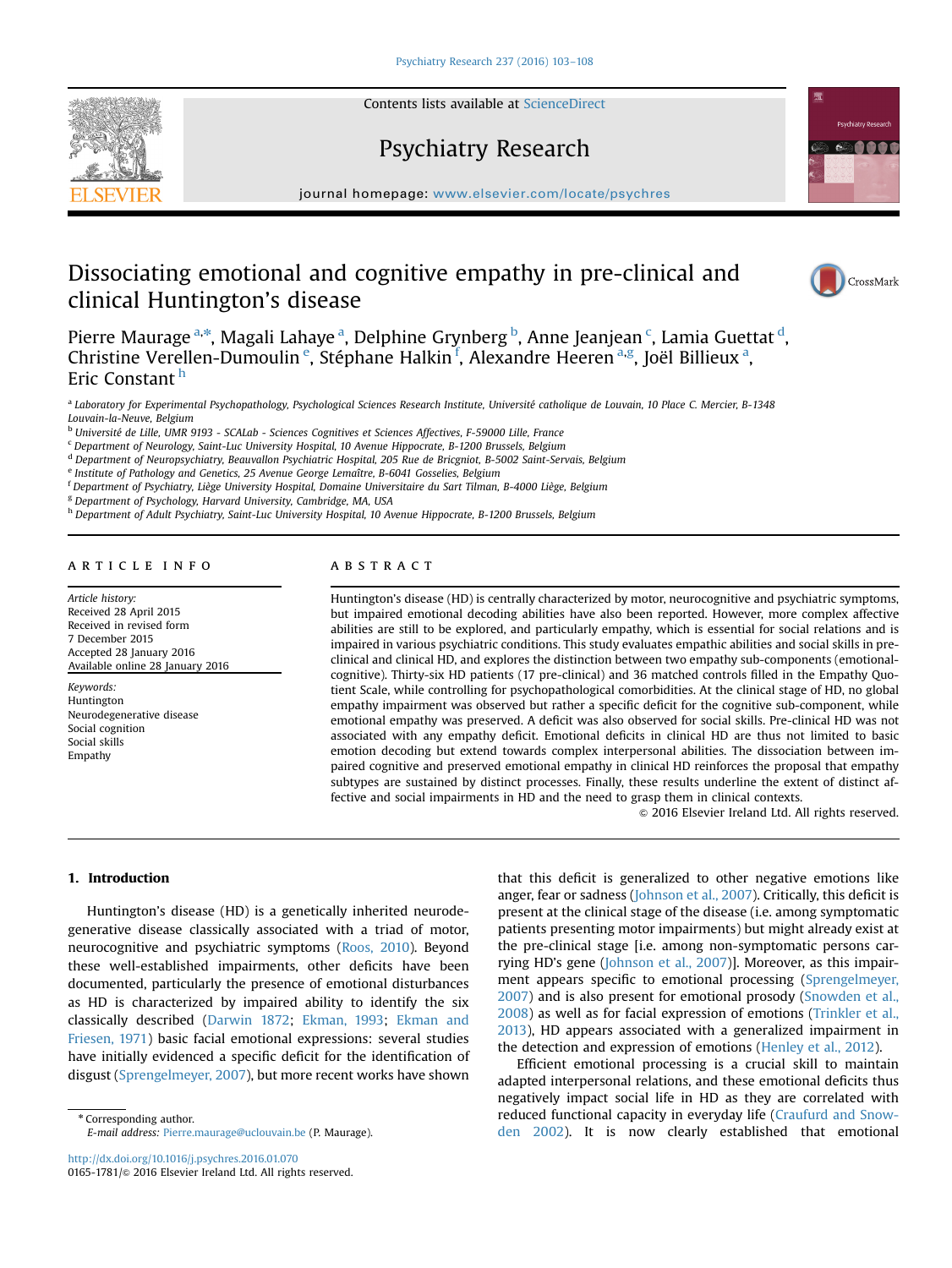impairments have deleterious consequences on personal and professional life in HD ([Ille et al., 2011a\)](#page-5-0). Moreover, at a clinical level, it has been shown in several psychiatric and medical conditions that the quality of social support and interpersonal environment has a crucial impact on treatment compliance ([Dour](#page-5-0) [et al., 2014](#page-5-0)), underlining the role of affective and social factors on treatment response. In view of these arguments, it appears crucial to further explore the extent of these emotional deficits and their links with interpersonal impairments in HD. Indeed, despite the exploration of basic emotional decoding and the proposal that higher-level affective abilities could also be impaired, these more complex emotional abilities involved in social interactions have been little explored in HD, hampering to obtain an exhaustive view of the emotional impairments.

Among the emotional competences that should be more thoroughly investigated, empathy occupies a core position as it is an essential ability to build and maintain affective bonds between mother and child, partners, and then larger social groups [\(Singer,](#page-5-0) [2006](#page-5-0)). Empathy is globally defined as the aptitude to understand and respond to other's feelings, thoughts, or emotions by imagining oneself in another individual's position ([Decety and Jack](#page-5-0)[son, 2006](#page-5-0)). Empathy is not a unitary concept but rather a multifaceted construct involving at least two distinct components ([Lawrence et al., 2004](#page-5-0)), namely: (1) an emotional component linked to the ability of experiencing others' emotional states, and (2) a cognitive component related to perspective-taking ability allowing to understand others' mental states (e.g., thoughts, goals). The validity of this emotional-cognitive distinction has been experimentally explored by the observation of specific deficits in psychiatric states: autism ([Smith, 2009\)](#page-5-0) and euthymic bipolar disorder ([Shamay-Tsoory et al., 2009\)](#page-5-0) are associated with marked cognitive empathy deficit but preserved emotional empathy. Conversely, alcohol-dependence leads to impaired emotional empathy with preserved cognitive empathy [\(Maurage et al.,](#page-5-0) [2011\)](#page-5-0). These results clearly call for completing the classical exploration of global empathy by a separate exploration of its two sub-components.

Empathic abilities have also been recently explored in a widerange of neuropsychiatric conditions, notably showing a general empathy deficit in Parkinson's disease ([Narme et al., 2013\)](#page-5-0), and a dissociation between preserved emotional and impaired cognitive empathy in Alzheimer's disease ([Nash et al., 2007\)](#page-5-0). These results underline the critical role played by empathy deficits in neurodegenerative states and lead to crucial theoretical and clinical implications [\(Kemp et al., 2012\)](#page-5-0). Surprisingly however, there is currently a striking scarcity of knowledge on empathy abilities in HD. Indeed, on the one hand, some studies have explored cognitive processes that are related to empathy, showing deficits for social cognition ([Snowden et al., 2008](#page-5-0)), perspective taking [\(Brüne](#page-4-0) [et al., 2011\)](#page-4-0) or intention attribution [\(Baez et al., 2015](#page-4-0)) in clinical HD. Nevertheless, the use of cognitive-demanding tasks do not allow to exclude that these deficits are partly related to more general cognitive impairments (e.g., working memory), and these studies did not directly measure empathy. On the other hand, only one study has explored empathy in HD [\(Trinkler et al., 2013](#page-5-0)), describing preserved empathic abilities in clinical HD. Although constituting a valuable first exploration, these preliminary results presented three main shortcomings: First, the evaluation of empathy relied on highly criticized questionnaires ([Baron-Cohen and](#page-4-0) [Wheelwright, 2004\)](#page-4-0) unable to dissociate emotional and cognitive sub-components. Second, while clinical psychiatric diagnoses constituted exclusion criteria, sub-clinical anxiety and depression were not controlled for and might have influenced empathy scores ([Grynberg et al., 2010](#page-5-0)). Third, the experimental sample was exclusively constituted of clinical HD patients presenting motor and cognitive impairments, preventing any conclusion concerning the presence of empathy deficits in pre-clinical HD and their evolution across the successive stages of HD.

To overcome these limitations, the present study explored empathy in pre-clinical and clinical HD, with a strict control of psychopathological variables and by means of a validated questionnaire [Empathy Quotient questionnaire, EQ ([Baron-Cohen and](#page-4-0) [Wheelwright, 2004\)](#page-4-0)] allowing the separate exploration of emotional and cognitive empathy. As earlier results have suggested significant perspective taking and social cognition impairments in clinical HD ([Baez et al., 2015](#page-4-0); [Brüne et al., 2011](#page-4-0); [Snowden et al.,](#page-5-0) [2008\)](#page-5-0), we hypothesized that this group would show massive deficits for cognitive empathy. Conversely, as interpersonal and emotional functions have been repeatedly described as preserved in pre-clinical HD ([Kipps et al., 2007;](#page-5-0) [Sprengelmeyer et al., 1996](#page-5-0)), it can be hypothesized that this group will present unaltered empathic abilities. Finally, a "social skills" subscale was included in the EQ, allowing to explore the global ability to behave appropriately in interpersonal situations ([Lawrence et al., 2004](#page-5-0)). A last hypothesis was thus that clinical HD participants would, in view of their reduced capacity to maintain efficient social interactions, be impaired on this subscale compared to healthy controls and preclinical HD.

## 2. Methods

#### 2.1. Subjects

Thirty-six adults (16 women) with a genetically confirmed HD diagnosis (Huntington's Disease Participants, HDP) were recruited in the HD care units of four Belgian hospitals. Participants were first contacted by their general practitioner or neurologist who explained the aims of the study, and were then referred to the principal investigator. All participants had a family history of HD and completed a genetic blood test assessing the HD's cytosine-adenine-guanine (CAG) expansion. HD is characterized by elongated CAG repeat on at least one allele of the chromosome 4 on the Huntingtin gene. All participants presented an expansion of at least 36 CAG repeats ([Roos,](#page-5-0) [2010](#page-5-0)). Among them, 17 were at pre-clinical phase (carrying the HD's gene but non-symptomatic, HDP-) while 19 were at clinical phase (symptomatic participants with motor impairments,  $HDP+$ ). The disease stage was assessed by their neurologist, their nurse, and a psychologist with expertise in HD, according to Roos' criteria ([Roos,](#page-5-0)  $2010$ ): among HDP $-$ , 14 were at the A2 stage (i.e. gene carrier, premanifest stage) and three were at the A3 stage (i.e. transition phase, ongoing changes at behavioural and motor levels); among  $HDP +$ , 12 were at the B1 stage (i.e. clinical stage I, with initial neurological, cognitive and psychiatric symptoms, chorea being the most prominent symptom) and seven were at the B2 stage (i.e. clinical stage II, with generalized motor disturbance and increased cognitive-psychiatric symptoms). The mean illness duration among  $HDP + was$ 6.87 years ( $SD = 5.41$ ). The mean number of CAG repeats of the longer allele was 42.82 (SD=3.81) in HDP- and 42.84 (SD=3.30) in HDP+. Moreover, HD participants' global functioning was assessed by a neurologist through the Clinical Global Impression Scale (CGI), a widely-used clinical tool evaluating the psychological, social and occupational abilities on a scale ranging from 1 (normal) to 7 (among the most ill patients). In HDP $-$ , CGI scores were between 1 (normal) and 2 (borderline) ( $M=1.24$ ,  $SD=0.44$ ). In HDP+, CGI scores were between 3 (mildly ill) and 5 (markedly ill)  $(M=4.26, SD=0.65)$ .

HD participants were matched for age, gender, and education with 36 control participants (CP). Two subgroups of CP were determined  $(CP-, CP+)$  respectively matched with HDP- and  $HDP +$ . Groups' characteristics appear in [Table 1](#page-2-0). Exclusion criteria for both groups included major medical problems, neurological disease (except HD for the HD groups), psychiatric disorder and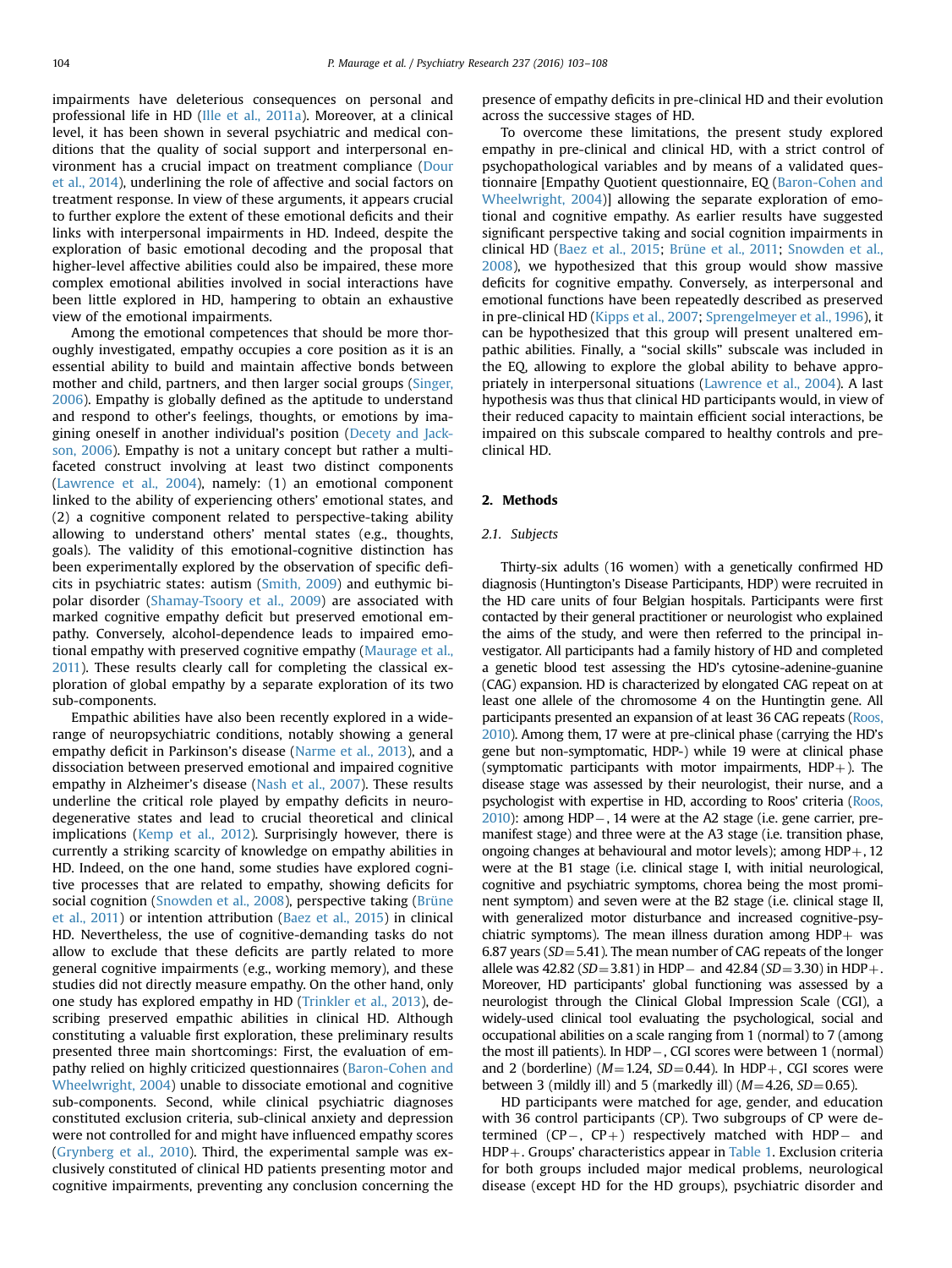<span id="page-2-0"></span>Demographic and psychopathological measures for clinical (HDP+) and pre-clinical (HDP-) Huntington's disease patients, and matched controls (CP+ and CP-): Mean(SD)

|                                    | <b>HDP</b>     |                |              | $\bf CP$      |               |              |
|------------------------------------|----------------|----------------|--------------|---------------|---------------|--------------|
|                                    | $HDP + (N=19)$ | $HDP - (N=17)$ | HDP $(N=36)$ | $CP + (N=19)$ | $CP - (N=17)$ | $CP (N=36)$  |
| Demographic measures               |                |                |              |               |               |              |
| Age                                | 51.58 (12.3)   | 38.94 (13.3)   | 45.61 (14.1) | 49.63 (16.3)  | 38.53 (13.1)  | 44.39 (15.7) |
| Gender ratio (F/M)                 | 10/9           | 6/11           | 16/20        | 9/10          | 5/12          | 14/22        |
| Educational level (in years)       | 11.63(3.4)     | 13.06(2.7)     | 12.31(3.1)   | 12.37(2.5)    | 11.47(4.5)    | 11.94(3.5)   |
| <b>Psychopathological measures</b> |                |                |              |               |               |              |
| Beck Depression Inventory          | 14.53(9.9)     | 11.53(8.8)     | 13.11(9.4)   | 12.74(6.4)    | 11.59(7.6)    | 12.19(6.9)   |
| Trait Anxiety Inventory            | 44.74 (12.1)   | 44.53 (11.3)   | 44.64 (11.5) | 39.42 (8.9)   | 44.59 (8.8)   | 41.86(9.1)   |
|                                    |                |                |              |               |               |              |

substance abuse, assessed through the Mini International Neuropsychiatric Interview. While CP participants were free of any medication, four HDP $-$  and 12 HDP $+$  participants were under stabilized psychotropic medication, namely benzodiazepines (lorazepam, alprazolam or zolpidem, one HDP $-$ , eight HDP $+$ ), antidepressants (escitalopram or paroxetine, one HDP $-$ , 10 HDP $+$ ) and/or antipsychotic (olanzapine or aripiprazole, two  $HDP-$ , one  $HDP +$ ) drugs. Moreover, four  $HDP +$  participants were treated with medication to limit choreatic symptoms (Tetrabenazine). Education level was assessed according to the number of years of education completed since starting primary school. Participants were provided with full details regarding the aims of the study and gave their written informed consent. The study was approved by the Ethical Committee of the Medical School (Université catholique de Louvain) and carried out according to the Declaration of Helsinki. Participants were paid 25 euros for their participation. This experiment was part of a larger project investigating cognitive and emotional impairments in HD.

## 2.2. Procedure and measures

## 2.2.1. Control measures

Validated self-completion questionnaires were used to assess depression [Beck Depression Inventory ([Beck and Steer, 1987](#page-4-0))] and trait anxiety [Spielberger Trait Anxiety Inventory ([Spielberger](#page-5-0) [et al., 1983\)](#page-5-0)] in both groups.

## 2.2.2. Empathy measure

The evaluation of empathy was based on the EQ [\(Baron-Cohen](#page-4-0) [and Wheelwright, 2004](#page-4-0)), a self-administered questionnaire comprising 60 items (40 empathy related, 20 fillers), each scored on a 4-point Likert scale (from "totally agree" to "totally disagree"). Each empathy item was scored (0–2), leading to a total empathy score (0–80). Three subscales were also computed, each comprising 5 items [0–10 [\(Lawrence et al., 2004;](#page-5-0) [Muncer and Ling, 2006\)](#page-5-0)]: (i) "Cognitive empathy" (e.g., "I can tune into how someone else feels rapidly and intuitively"), (ii) "Emotional reactivity-empathy" (e.g., "I tend to get emotionally involved with a friend's problems") and (iii) "Social skills" (e.g., "I do not tend to find social situations confusing"). The EQ shows good test-retest reliability [\(Lawrence et al., 2004\)](#page-5-0), and internal consistency for both global and subscales scores ([Muncer and Ling, 2006](#page-5-0)).

# 2.3. Data analytic plan

Statistical analyses were performed using the SPSS software package. Group and subgroup comparisons were based on Student t-tests. P-values were adjusted for multiple comparisons using Benjamini & Hochberg's correction.

# 3. Results

## 3.1. Control measures

#### 3.1.1. General group comparison

As described in Table 1, HDP and CP did not significantly differ in terms of age  $[t(70)=.35, p=.73]$ , gender  $[\chi^2(1, n=72)=.23]$  $p=.63$ , education  $[t(70)=.46, p=.65]$ , depression  $[t(70)=.47,$  $p=.64$ ] and anxiety  $[t(70)=1.13, p=.26]$ .

#### 3.1.2. Subgroups comparisons

A similar absence of significant group differences was obtained for the comparison between:  $(1)$  HDP- and CP-, for age  $[t(32)=0.09, p=.93]$ , gender  $[\chi^2(1,n=34)=0.13, p=.71]$ , education  $[t(32)=1.25, p=.22]$ , depression  $[t(32)=.02, p=.98]$  and anxiety  $[t(32)=0.02, p=.99]$ , and (2) HDP+ and CP+, for age  $[t(36)=0.42,$  $p=.68$ , gender  $[\chi^2(1,n=38)=.11, p=.75]$ , education  $[t(36)=.77]$  $p=.45$ ], depression [t(36) = .66,  $p=.51$ ] and anxiety [t(36) = 1.55,  $p = .13$ .

## 3.2. Empathy measure

#### 3.2.1. General group comparison

As shown in [Fig. 1](#page-3-0) (part A), HDP and CP did not significantly differ for the total empathy quotient  $[t(70)=1.69, p=.10]$ , emotional reactivity  $[t(70)=.21, p=.83]$  and social skills  $[t(70)=1.02,$  $p=.31$ ]. However, HDP presented lower scores than CP for cognitive empathy  $[t(70)=2.16, p=.03, d=.51]$ .

## 3.2.2. Subgroups comparisons

As shown in [Fig. 1](#page-3-0) (part B), (1) HDP- and CP- did not significantly differ on any experimental data: total empathy quotient  $[t(32)=.88, p=.38]$ , cognitive empathy  $[t(32)=1.00, p=.32]$ , emotional reactivity  $[t(32)=.15, p=.88]$  and social skills  $[t(32)=$ 1.04,  $p=.31$ ]; (2) HDP+ and CP+ did not significantly differ for total empathy quotient  $[t(36)=1.56, p=.13]$  and emotional reactivity  $[t(36)=.15, p=.89]$ , but HDP+ presented lower scores than CP+ for cognitive empathy  $[t(36)=2.03, p=.04, d=.67]$  and social skills  $[t(36)=2.78, p=.01, d=.91]$ , indexing reduced cognitive empathy and social skills in clinical HD.

## 3.3. Complementary analyses

Complementary analyses were performed to test:

- The biasing effect of medication: Pearson's correlations were conducted in HDP $-$  and HDP $+$  groups between psychotropic medication (i.e. benzodiazepines and antidepressant) and experimental results (i.e. total score and subscales). No significant correlation was observed ( $p > .05$  for every correlation);
- The biasing effect of psychopathological variables: Pearson's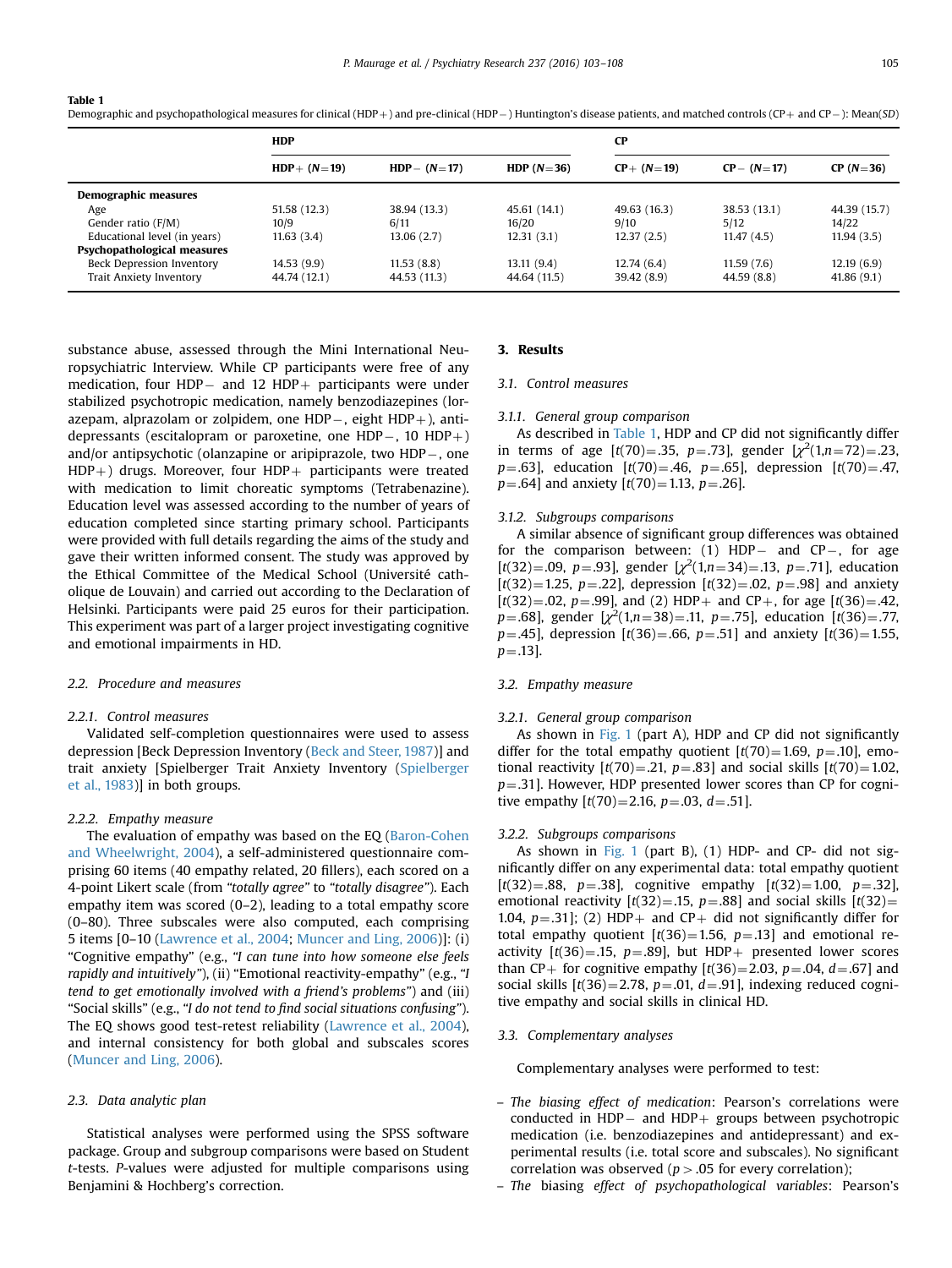<span id="page-3-0"></span>

Fig. 1. Global group results (Part A) and subgroups results (Part B) for EQ total score and subscales. NS, Non-significant;  $\gamma_p$  < .05;  $\gamma_p$  < .01. Error bars represent standard errors of the mean.

correlations were conducted in the whole sample and in each group between psychopathological variables (i.e. depression and anxiety) and empathy measures (i.e. total score and subscales). No significant correlation was observed  $(p>0.05$  for every correlation).

– The links between empathy subscales: Pearson's correlations were conducted in the whole sample between empathy subscales (i.e. cognitive empathy, emotional reactivity, social skills). Significant correlations were found between cognitive empathy and emotional reactivity ( $r = .274$ ,  $p = .02$ ), cognitive empathy and social skills ( $r = .271$ ,  $p = .02$ ), as well as between emotional reactivity and social skills ( $r = .25$ ,  $p = .03$ ).

## 4. Discussion

This study was the first to investigate (1) empathy abilities in HD with a strict control of potentially biasing comorbidities, (2) the possible differential impairment between emotional and cognitive empathy in HD, (3) the specific empathy deficits related to the pre-clinical and clinical stages of the disease, and (4) the relations between empathy abilities and social functioning in HD. It should first be noted that no global deficit was observed in HD when empathy was considered as a unitary construct. This result is in line with earlier ones ([Trinkler et al., 2013\)](#page-5-0), and thus reinforces, with a more validated empathy scale and a better group matching on psychopathological variables, the proposal that HD does not lead to a reduction of global empathy scores. However, as mentioned above, this unitary approach of empathy is now outdated and the absence of deficit for general empathy might thus mask actual deficits for specific sub-components, this hypothesis being investigated here by exploring group differences on EQ subscales.

This disjointed exploration of emotional and cognitive empathy led to the major result of this study, namely the dissociation between impaired cognitive and preserved emotional empathy subcomponents in clinical HD. This impairment is specifically present in clinical HD, pre-clinical HD patients showing preserved empathy on both subscales. Noteworthy, as psychopathological comorbidities were controlled for and as no correlation was found

between empathy measures and depression-anxiety scores, this deficit cannot be attributed to the presence of comorbid depressive or anxious symptomatology. As cognitive empathy is part of social cognition abilities, the observed impairment reinforces earlier studies showing alterations in this ability among clinical HD by means of various experimental tasks [social story sequencing ([Brüne et al., 2011](#page-4-0)), faux-pas detection, complex mental states decoding ([Baez et al., 2015](#page-4-0))]. However, as these earlier results were based on complex tasks, the deficits observed might have been partly due to more general cognitive impairments and not to social cognition deficits per se. The present results, showing a deficit for cognitive empathy in HD by means of a measure requiring limited cognitive resources, are unlikely to result from cognitive demands. Conversely, the absence of deficits for emotional empathy might appear surprising in view of the widely described impairment for emotional abilities ([Johnson et al., 2007\)](#page-5-0) and of the extent of emotional alterations in this pathology ([Henley et al., 2012](#page-5-0)). However, this result is coherent with the proposal ([Trinkler et al., 2013](#page-5-0)) that clinical HD might be associated with a generalized dysfunction of the brain structures underlying identification and expression of emotions but with a preservation of the cerebral network related to semantic emotional processing and emotional concepts' understanding, as examined by the EQ emotional subscale.

Interestingly, similar empathy pattern had already been reported in psychiatric disorders [autism [\(Smith, 2009](#page-5-0)), bipolar disorder [\(Shamay-Tsoory et al., 2009\)](#page-5-0)], but also in neurological states like Alzheimer's disease ([Nash et al., 2007](#page-5-0)). The description of a dissociation between preserved emotional and altered cognitive empathy in HD thus suggests that different psychopathological and neurodegenerative states might be associated with similar dissociation in empathy deficits. Such dissociation further reinforces recent models postulating that cognitive and affective empathy, while sharing a common basis (as illustrated by the correlations observed in the present study), are different abilities underlaid by distinct cerebral networks [\(Singer, 2006\)](#page-5-0). Moreover, as cognitive empathy appears to strongly rely on ventromedialorbitofrontal cortices [\(Shamay-Tsoory et al., 2003\)](#page-5-0), and as ventromedial-orbitofrontal impairments have been described in HD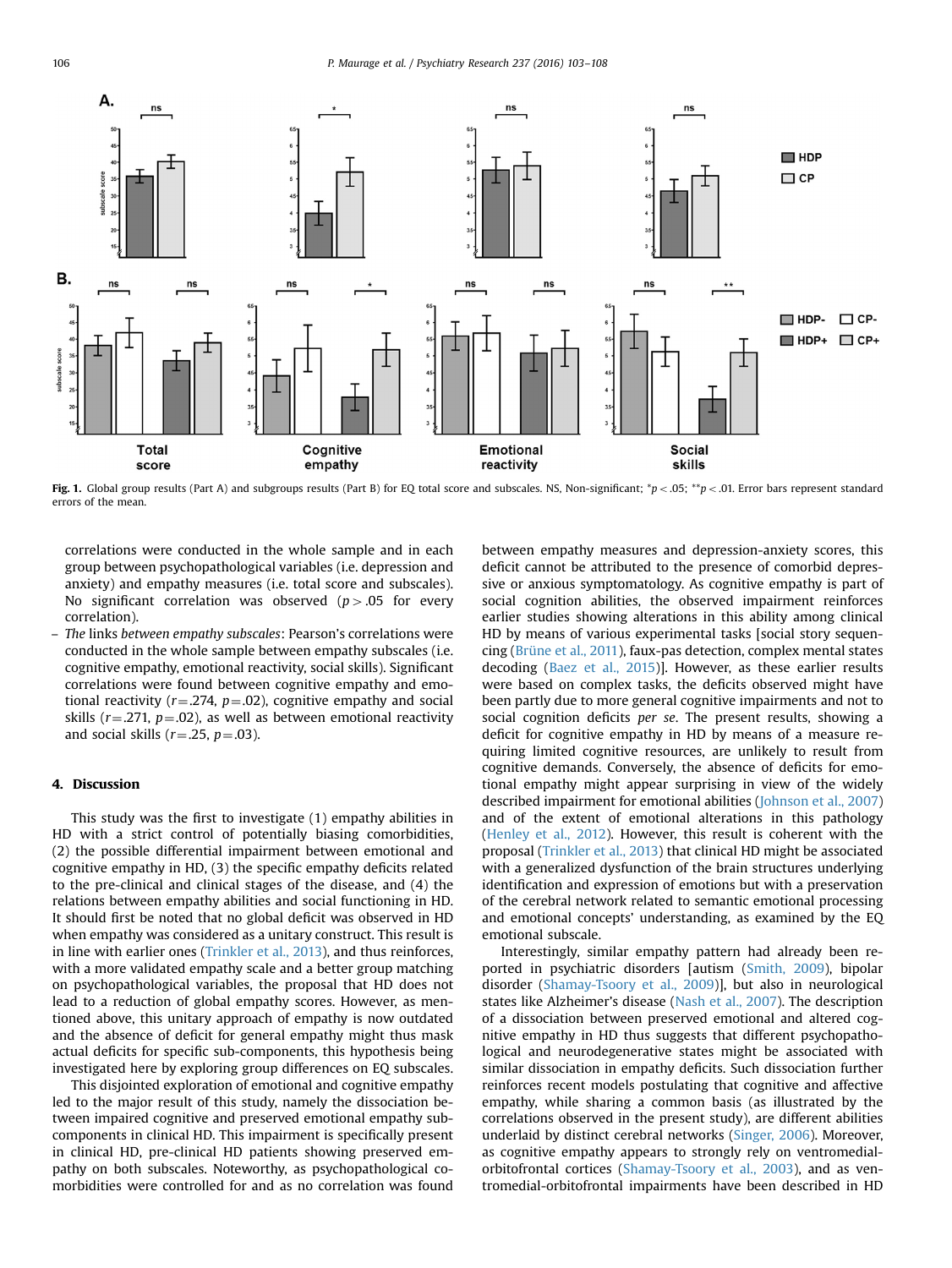<span id="page-4-0"></span>([Ille et al., 2011b\)](#page-5-0), these brain structures might play a crucial role in the cognitive empathy impairment observed in neurodegenerative diseases.

Beyond the dissociation between emotional and cognitive empathy, results also showed that clinical HD is associated with a reduction on the social skills subscale. This factor is considered as reflecting the ability to intuitively understand the social rules and norms involved in social situations and to behave appropriately in interpersonal relationships ([Muncer and Ling, 2006](#page-5-0)). While this social skills subscale has been shown to be separated from other empathy sub-components, it appears to partly rely on cognitive empathy [\(Lawrence et al., 2004](#page-5-0)). The observation of a joint deficit for these two subscales in clinical HD is thus coherent and indexes a global impairment in the identification and response to others' mental states in social situations.

A last central result is the difference observed between preclinical and clinical HD groups. HD is a progressive neurological disorder and these populations thus strongly vary in terms of age, clinical HD groups being systematically older than pre-clinical ones. As empathy is influenced by age (Bailey et al., 2008), a direct group comparison on empathy would have been strongly biased by age difference. To avoid this age bias, the present study has thus been based on the comparison between each HD group and a control group matched for gender, age and education. Results clearly showed that pre-clinical HD is not related to any empathy deficit and that cognitive empathy-social skills impairments only appear at the clinical stage of HD. Pre-clinical HD's results are not in line with earlier ones showing impaired emotion decoding in a large sample [\(Johnson et al., 2007](#page-5-0)). This discrepancy might index that empathy abilities and emotional recognition rely on distinct cognitive processes and cerebral correlates, as it has been suggested by the similar dissociation observed in other populations ([Nash et al., 2007\)](#page-5-0). More globally, this clear distinction between pre-clinical and clinical HD leads to the proposal that empathy impairment is not a mere consequence of carrying HD's gene but rather appears at the clinical stage of the disease. Further studies are needed to determine the precise cerebral correlates of this deficit, but it might be related to the progressive neurodegeneration of brain structures involved in cognitive empathy (particularly orbitofrontal-ventromedial areas).

Although our results appear sound in view of the large effect sizes observed, the present data should be replicated and extended on larger samples as the current study was based on small groups in comparison with several earlier ones focusing on emotional processes (e.g., [Johnson et al., 2007\)](#page-5-0). Centrally, the self-report nature of the questionnaire might have influenced the results, as clinical HD patients might present reduced insight or self-evaluation abilities [\(Callaghan et al., 2010\)](#page-5-0). While self-report questionnaires are the most widely used and validated way to measure empathy abilities, these abilities should be further investigated by directly comparing self-reported measures with more direct empathy and social skills measures in HD. Finally, clinical HD patients are characterized by globally reduced cognitive abilities and, while the experimental approach used in the present study did not require complex cognitive processing, these reduced abilities may have influenced the results. Future studies exploring empathy in HD should thus take cognitive functioning into account.

Despite these limitations, the present results have crucial implications at experimental and clinical levels. They centrally show that, beyond the global preservation of empathy indexed by the EQ total score and explored earlier [\(Trinkler et al., 2013](#page-5-0)), clinical HD is characterized, independently of comorbid depressive and anxious symptoms, by a dissociation between impaired cognitive empathy-social skills and preserved emotional empathy. Moreover, no deficit is present in sub-clinical HD, suggesting that empathy impairments are progressively appearing during HD's evolution and developing jointly with motor-cognitive deficits. At the therapeutic level, these results claim for taking emotional and interpersonal deficits into account in clinical HD and for applying rehabilitation programs focused on empathy abilities in this population, as such programs have been validated in other clinical contexts and as improving interpersonal abilities might increase treatment compliance ([Riess and Kraft-Todd, 2014](#page-5-0)). In view of the wide-range psychological and cognitive deficits presented by clinical HD patients, these empathy rehabilitation tools should nevertheless be adapted to fit with patients' abilities. Moreover, another treatment avenue would be to inform and educate patients' relatives and caretakers about the actual consequences of empathy deficit on everyday life and interpersonal relations, in order to help them adapting and improving their social interactions with patients.

## Contributors

- (1) Research project: Conception (PM, ML, EC), Organization (PM, ML, DG, AH, JB, EC), Execution (ML, AJ, LG, CVD, SH)
- (2) Data processing and Statistical Analysis: Design (PM, ML, DG, AH, JB, EC), Execution (PM, ML), Review and Critique (DG, AJ, LG, CVD, SH, AH, JB, EC)
- (3) Manuscript: Writing of the first draft (PM), Review and Critique (ML, DG, AJ, LG, CVD, SH, AH, JB, EC)

## Conflict of interest

All authors report no competing financial interests or potential conflicts of interest (related or non-related to the research covered in this paper) and no connection with pharmaceutical industries. PM and AH are funded by the Belgian Fund for Scientific Research (F.R.S.-FNRS, Belgium), DG is funded by a FRESH Grant (Belgium) and ML is funded by a Seed Fund from the European Huntington's Disease Network, but these funds did not exert any editorial direction or censorship on any part of this article.

#### Acknowledgements

Pierre Maurage (Research Associate) and Alexandre Heeren (Senior Research Fellow) are funded by the Belgian Fund for Scientific Research (F.R.S.-FNRS, Belgium). Dr. Alexandre Heeren is also funded by the Belgian Foundation for Vocation (scientific vocation) and the « WBI World Excellence Grant in life sciences » from the « Pôle de Compétitivité du Plan Marshall 2.Vert en sciences du vivant - BIOWIN ». This research has been supported by a Seed Fund Grant from the European Huntington's Disease Network (Project 332) awarded to Prs. Constant and Maurage.

## References

- [Baez, S., Herrera, E., Gershanik, O., Garcia, A.M., Bocanegra, Y., Kargieman, L., Manes,](http://refhub.elsevier.com/S0165-1781(16)30159-7/sbref1) [F., Ibanez, A., 2015. Impairments in negative emotion recognition and empathy](http://refhub.elsevier.com/S0165-1781(16)30159-7/sbref1)
- for pain in Huntington'[s disease families. Neuropsychologia 68, 158](http://refhub.elsevier.com/S0165-1781(16)30159-7/sbref1)–167. [Bailey, P.E., Henry, J.D., Von Hippel, W., 2008. Empathy and social functioning in late](http://refhub.elsevier.com/S0165-1781(16)30159-7/sbref2) [adulthood. Aging Mental Health 12, 499](http://refhub.elsevier.com/S0165-1781(16)30159-7/sbref2)–503.
- [Baron-Cohen, S., Wheelwright, S., 2004. The empathy quotient: an investigation of](http://refhub.elsevier.com/S0165-1781(16)30159-7/sbref3) [adults with Asperger syndrome or high functioning autism, and normal sex](http://refhub.elsevier.com/S0165-1781(16)30159-7/sbref3) [differences. J. Autism Dev. Disord. 34, 163](http://refhub.elsevier.com/S0165-1781(16)30159-7/sbref3)–175.
- [Beck, A.T., Steer, R.A., 1987. Beck Depression Inventory Manual. Psychological Cor](http://refhub.elsevier.com/S0165-1781(16)30159-7/sbref4)[poration, San Antonio.](http://refhub.elsevier.com/S0165-1781(16)30159-7/sbref4)
- [Brüne, M., Blank, K., Witthaus, H., Saft, C., 2011.](http://refhub.elsevier.com/S0165-1781(16)30159-7/sbref5) "Theory of mind" is impaired in Huntington'[s disease. Mov. Disord. 26, 671](http://refhub.elsevier.com/S0165-1781(16)30159-7/sbref5)–678.